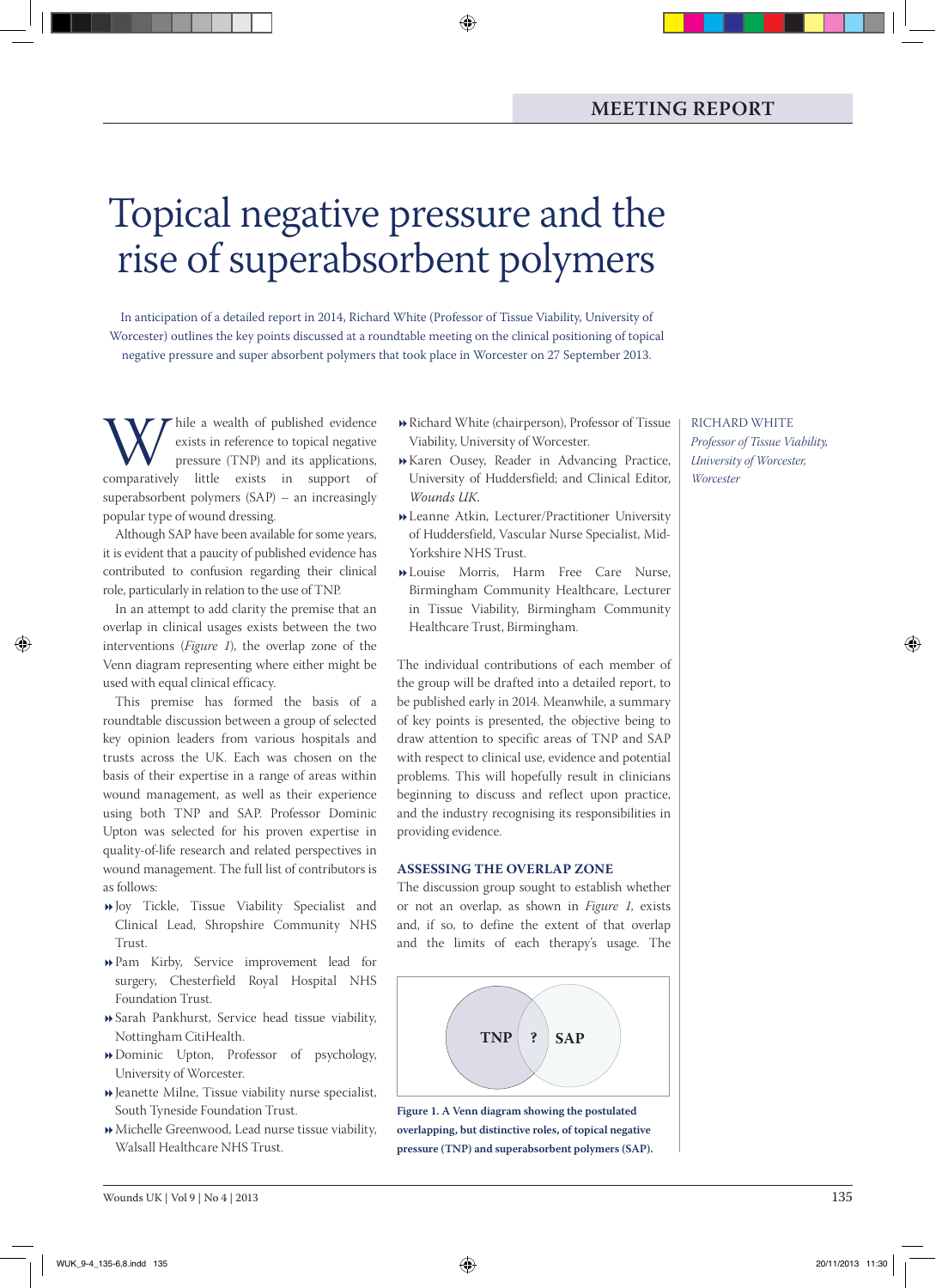*"Beyond the marketing hyperbole, the level of superabsorbent polymers knowledge in clinical staff appears to be minimal."*

parameters applied included: exudate control, bioburden reduction, availability, cost, treatment environment, practitioner competency, qualityof-life aspects.

◈

# **Topical negative pressure**

The indications and limits of TNP were deemed to be, on the whole, clearly defined, as may be expected for what is an established, prevalent treatment modality with a wealth of supporting evidence.

TNP is, and must be viewed as, a therapy that enhances wound closure and accelerates healing and not simply an exudate management system. Indeed, the use of TNP solely for exudate control was deemed by the discussion group to be inappropriate. All TNP systems require competency from the practitioner and shortcomings in competency and, thus, in the application of the TNP mean that it does not always deliver consistent therapy. It is often the case that staff wrongly blame these failures on the technology, instead of reevaluating their clinical decisions. That aside, the assertion was made that all UK tissue viability nurses have used TNP and some will have seen instances in which it does not work, yet some may not have used SAP dressings.

#### **Superabsorbent polymers**

Unsurprisingly, there are many questions surrounding the precise role of SAP and its realworld indications. Industry has made a concerted effort to promote SAP dressings, with all of the major companies developing their own iterations. However, beyond the marketing hyperbole, the level of SAP knowledge in clinical staff appears to be minimal. There are many questions requiring exploration and examination, such as the following:

- Are SAP dressings merely high-tech "sponges", to be used when the exudate capacity of an absorbent dressing is insufficient or should their super-absorbency be used to prolong wear-time between the visits of a community nurse?
- What are the clinical ramifications of leaving an SAP in place until it reaches its full capacity?
- What are the sub-bandage pressure changes when the SAP dressing is used under compression, as indicated in many of the manufacturers' instructions?

What does the presence of a fully saturated SAP, whether or not under compression, do to the wound bed and the surrounding area?

There is, as yet, little evidence to differentiate the use of SAP dressings from TNP therapy. Some aspects regarding the performance of SAP dressings have not been adequately researched or considered by clinicians (White et al, 2013). The following questions remain:

- How does their cost-effectiveness vary with wear time?
- Should they always be used until fully-saturated?
- Does performance fail at high saturation?
- How do they cope with purulent or similar viscous exudate?
- How do they influence bioburden?
- Do they trap matrix metalloproteinases (MMPs) and inflammatory mediators?
- How much do they vary in their osmotic "pull"? And what does this drawing power do to the tissues of the wound bed?
- How much is their fluid handling influenced by secondary dressings?
- Is there any advantage to using SAP instead of TNP if the patient is experiencing localised discomfort and pain from an exuding wound?
- Does the SAP have any impact on controlling malodour?
- Does the weight and bulk of an SAP which is almost at full capacity absorption cause additional pressure and trauma to the wound bed?

#### **Potential issues**

Questions regarding the performance of SAP dressings cannot be asked without considering the patient's quality of life; a heavy, swollen or soggy dressing left *in situ* for many days purely because it can absorb so much exudate is not an approach which places the patient, or the wound, at the top of the priority list.

There is the possibility that wounds dressed with a SAP and compression bandaging are more likely to be monitored less frequently, potentially leading to neglect and damage to the underlying wound or skin area. Conversely, a community nurse visiting a patient may be likely to change the dressing irrespective of whether or not it has reached capacity, because not doing

◈

◈